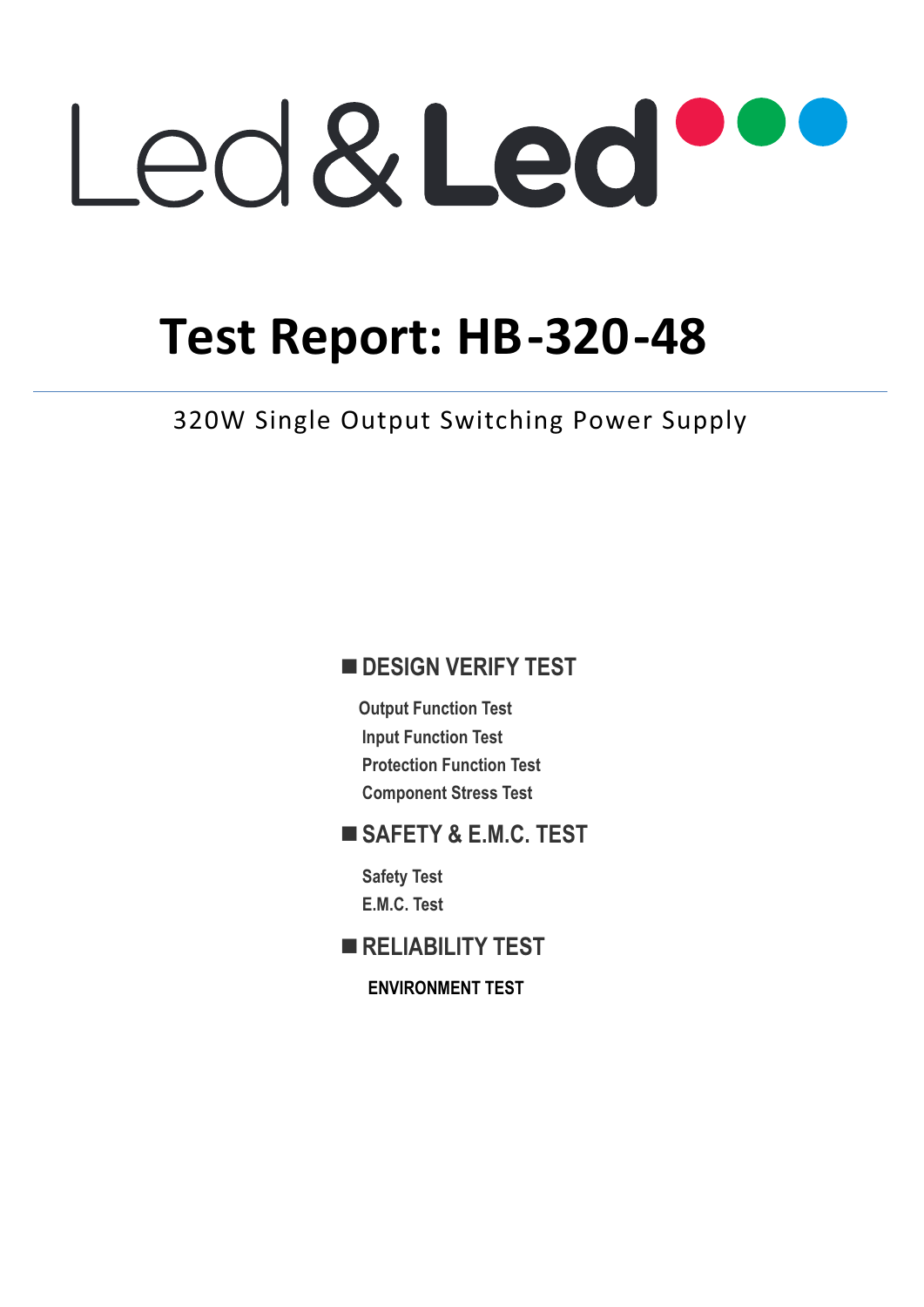**E** DESIGN VERIFY TEST

#### **OUTPUT FUNCTION TEST**

| <b>NO</b>      | <b>TEST ITEM</b>                      | <b>SPECIFICATION</b>                                      | <b>TEST CONDITION</b>                                                                                                          | <b>RESULT</b>                                                                              | <b>VERDICT</b> |
|----------------|---------------------------------------|-----------------------------------------------------------|--------------------------------------------------------------------------------------------------------------------------------|--------------------------------------------------------------------------------------------|----------------|
| $\mathbf{1}$   | <b>RIPPLE &amp; NOISE</b>             | V1:250<br>mVp-p (Max)                                     | I/P: 230VAC<br>O/P: FULL LOAD<br>Ta : $25^{\circ}$ C                                                                           | $V1$ :<br>73.2<br>mVp-p (Max)                                                              | P              |
| $\overline{2}$ | OUTPUT VOLTAGE<br>ADJUST RANGE        | CH1: 43 V ~ 52 V                                          | I/P: 230 VAC<br>I/P: 115 VAC<br>O/P: MIN LOAD<br>Ta : $25^{\circ}$ C                                                           | 42.01<br>$V \sim$<br>53.48<br>V/230 VAC<br>42.01<br>$V \sim$<br><b>V/ 115 VAC</b><br>53.48 | P              |
| $\mathbf{3}$   | <b>OUTPUT CURRENT</b><br>ADJUST RANGE | CH1:<br>$3.35A - 6.7A$                                    | I/P: 230 VAC<br>I/P: 115 VAC<br>O/P : FULL LOAD<br>Ta : $25^{\circ}$ C                                                         | 2.668<br>$A^{\sim}$<br>7.657<br>A/230 VAC<br>2.806<br>$A\sim$<br>7.657<br>A/ 115 VAC       | P              |
| 4              | OUTPUT VOLTAGE<br>TOLERANCE           | $V1: 1\%~ - 1\%$ (Max)                                    | I/P: 100 VAC / 305 VAC<br>O/P : FULL/ MIN LOAD<br>Ta : $25^{\circ}$ C                                                          | V1:<br>0.09<br>$\%$ ~<br>$-0.09$<br>$\%$                                                   | P              |
| 5              | <b>LINE REGULATION</b>                | $V1: 0.5 \% \sim -0.5$ % (Max)                            | I/P: 100 VAC ~ 305 VAC<br>O/P: FULL LOAD<br>Ta : $25^{\circ}$ C                                                                | $V1$ :<br>$\overline{0}$<br>$\%$ ~<br>$\mathbf{0}$<br>$\%$                                 | P              |
| 6              | <b>LOAD REGULATION</b>                | V1: $0.5 \% \sim -0.5 \%$ (Max)                           | I/P: 230 VAC<br>O/P: FULL ~MIN LOAD<br>Ta: $25^{\circ}$ C                                                                      | V1:<br>0.09<br>$\%$ ~<br>$-0.09$<br>%                                                      | P              |
| $\overline{7}$ | SET UP TIME                           | 230VAC:<br>2500<br>ms (Max)<br>115VAC:<br>2500<br>ms(Max) | I/P: 230 VAC<br>$I/P$ : 115 VAC<br>O/P: FULL LOAD<br>Ta : $25^{\circ}$ C                                                       | 230VAC/<br>947<br>ms<br><b>115VAC/</b><br>930<br>ms                                        | P              |
| 8              | <b>RISE TIME</b>                      | 230VAC:<br>80<br>ms (Max)<br>115VAC:<br>80<br>ms (Max)    | I/P: 230 VAC<br>I/P: 115 VAC<br>O/P: FULL LOAD<br>Ta: $25^{\circ}$ C                                                           | 230VAC/<br>21<br>ms<br>115VAC/<br>22<br>ms                                                 | P              |
| 9              | HOLD UP TIME                          | 230VAC:<br>15<br>ms (TYP)<br>115VAC:<br>ms (TYP)<br>15    | I/P: 230 VAC<br>$I/P$ : 115 VAC<br>O/P: FULL LOAD<br>Ta : $25^{\circ}$ C                                                       | 230VAC/<br>25<br>ms<br>115VAC/<br>25<br>ms                                                 | P              |
| 10             | OVER/UNDERSHOOT<br><b>TEST</b>        | $< +5\%$                                                  | I/P: 230 VAC<br>O/P: FULL LOAD<br>Ta : $25^{\circ}$ C                                                                          | TEST:<br>< 5<br>$\%$                                                                       | P              |
| 11             | DYNAMIC LOAD                          | $V1$ :<br>4800<br>mVp-p                                   | $I/P$ : 230 VAC<br>(1).O/P: FULL /Min LOAD 90%DUTY/<br>1KHZ<br>(2).O/P: FULL /Min LOAD 50%DUTY/<br>120HZ<br>Ta: $25^{\circ}$ C | (1)313<br>mVp-p<br>(2)1248<br>mVp-p                                                        | P              |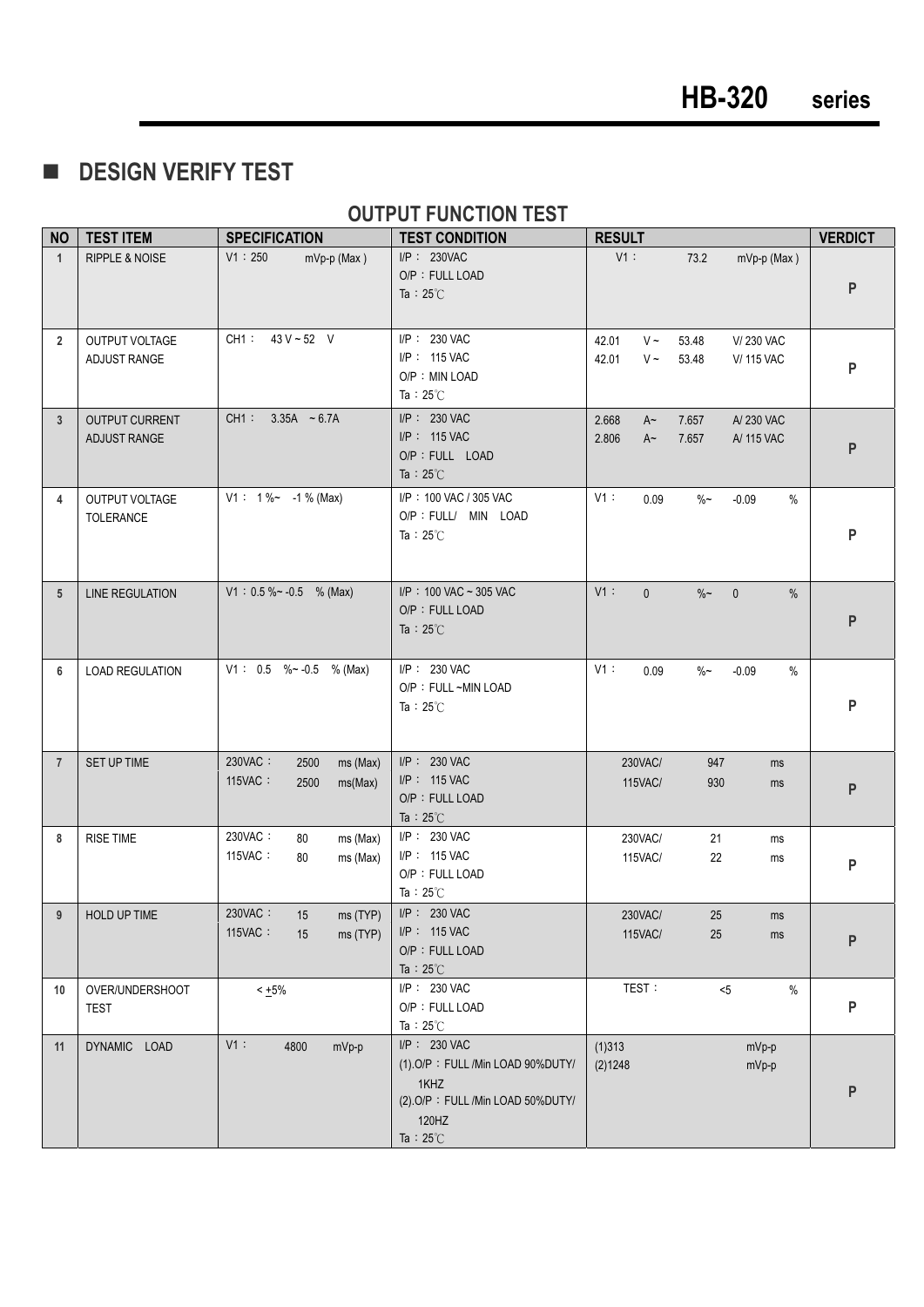| (B Type only) |                | $1 \sim 10$ Vdc or 10V PWM signal between DIM+ and DIM-<br>*Reference resistance value for output current adjustment (Typical) |            |        |        |        |            |         |         |            |         |         |        |   |
|---------------|----------------|--------------------------------------------------------------------------------------------------------------------------------|------------|--------|--------|--------|------------|---------|---------|------------|---------|---------|--------|---|
|               |                | Resistance<br>value                                                                                                            | <b>10K</b> | 20K    | 30K    | 40K    | <b>50K</b> | 60K     | 70K     | <b>80K</b> | 90K     | 100K    |        |   |
|               |                | Output<br>current                                                                                                              | 10%        | 20%    | 30%    | 40%    | 50%        | 60%     | 70%     | 80%        | 90%     | 100%    |        |   |
|               |                | $*1 \sim 10V$ dimming function for output current adjustment (Typical)                                                         |            |        |        |        |            |         |         |            |         |         |        |   |
|               |                | Dimming<br>value                                                                                                               | 1V         | 2V     | 3V     | 4V     | 5V         | 6V      | 7V      | 8V         | 9V      | 10V     |        |   |
|               |                | Output<br>current                                                                                                              | 10%        | 20%    | 30%    | 40%    | 50%        | 60%     | 70%     | 80%        | 90%     | 100%    |        |   |
|               |                | *10V PWM signal for output current adjustment (Typical)                                                                        |            |        |        |        |            |         |         |            |         |         |        |   |
|               |                | Duty value                                                                                                                     | 10%        | 20%    | 30%    | 40%    | 50%        | 60%     | 70%     | 80%        | 90%     | 100%    |        |   |
|               |                | Output                                                                                                                         |            |        |        |        |            |         |         |            |         |         |        |   |
|               |                | current                                                                                                                        | 10%        | 20%    | 30%    | 40%    | 50%        | 60%     | 70%     | 80%        | 90%     | 100%    |        |   |
|               |                |                                                                                                                                |            |        |        |        |            |         |         |            |         |         |        | P |
|               |                | TEST RESULT: $I/P$ : 230 VAC ; Ta : 25 °C                                                                                      |            |        |        |        |            |         |         |            |         |         |        |   |
|               |                | Resistance<br>value                                                                                                            | 10K        | 20K    | 30K    | 40K    | 50K        | 60K     | 70K     | <b>80K</b> | 90K     | 100K    |        |   |
|               | $\mathbf{1}$   | Output<br>current                                                                                                              | 2.396A     | 4.473A | 6.628A | 8.796A | 10.957A    | 13.137A | 15.203A | 17.358A    | 19.731A | 21.909A |        |   |
|               |                | $\%$                                                                                                                           | 10.89%     | 20.33% | 30.13% | 39.98% | 49.80%     | 59.71%  | 69.10%  | 78.90%     | 89.69%  |         | 99.59% |   |
|               |                | Dimming<br>value                                                                                                               | 1V         | 2V     | 3V     | 4V     | 5V         | 6V      | 7V      | 8V         | 9V      | 10V     |        |   |
|               | $\overline{c}$ | Output<br>current                                                                                                              | 2.471A     | 4.671A | 6.685A | 9.043A | 11.317A    | 13.495A | 15.659A | 17.920A    | 20.106A | 22.035A |        |   |
|               |                | $\frac{0}{0}$                                                                                                                  | 11.23%     | 21.23% | 30.39% | 41.10% | 51.44%     | 61.34%  | 71.18%  | 81.45%     | 91.39%  | 100.16% |        |   |
|               |                | Duty value                                                                                                                     | 10%        | 20%    | 30%    | 40%    | 50%        | 60%     | 70%     | 80%        | 90%     | 100%    |        |   |
|               | 3              | Output<br>current                                                                                                              | 2.560A     | 4.732A | 6.901A | 9.078A | 11.251A    | 13.426A | 15.592A | 17.753A    | 19.918A | 22.082A |        |   |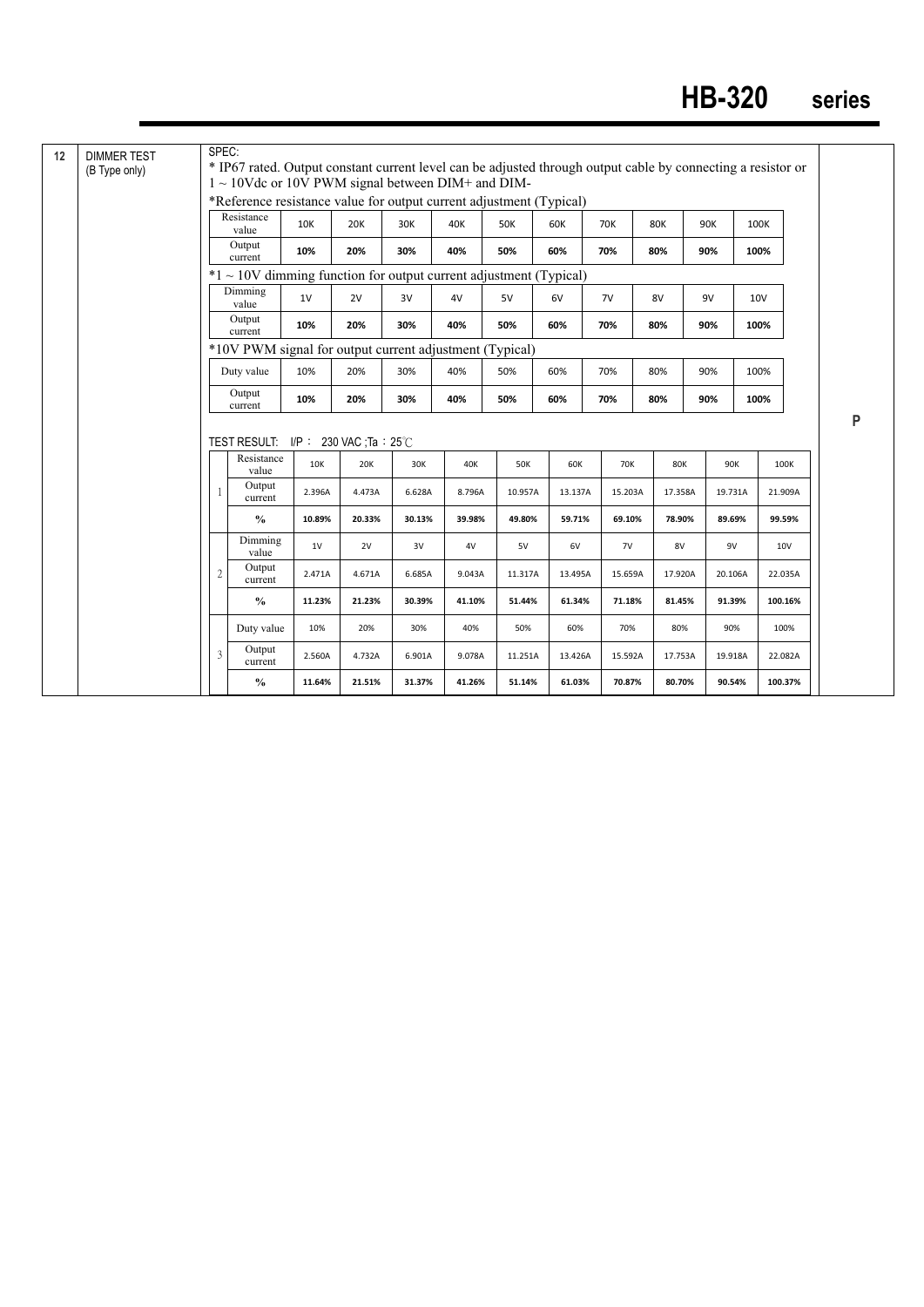# **HB-320 series**

|  |  | <b>INPUT FUNCTION TEST</b> |
|--|--|----------------------------|
|  |  |                            |

**.** 

| <b>NO</b>      | <b>TEST ITEM</b>                       | <b>SPECIFICATION</b>                                                                         | <b>TEST CONDITION</b>                                                                                                                                                                             | <b>RESULT</b>                                                                                | <b>VERDICT</b> |
|----------------|----------------------------------------|----------------------------------------------------------------------------------------------|---------------------------------------------------------------------------------------------------------------------------------------------------------------------------------------------------|----------------------------------------------------------------------------------------------|----------------|
| $\mathbf{1}$   | <b>INPUT VOLTAGE RANGE</b>             | 100VAC~305 VAC                                                                               | I/P: TESTING<br>O/P: FULL LOAD<br>Ta : $25^{\circ}$ C<br>$I/P$ :<br>LOW-LINE-3V= 97 V<br>HIGH-LINE+15%=305V<br>O/P: FULL/MIN LOAD<br>ON: 30 Sec. OFF: 30 Sec 10MIN<br>(AC POWER ON/OFF NO DAMAGE) | 61 V~305V<br>TEST: OK                                                                        | P              |
| $\overline{2}$ | <b>INPUT FREQUENCY</b><br><b>RANGE</b> | 47HZ ~63 HZ<br>NO DAMAGE OSC                                                                 | $I/P$ : 100VAC ~ 305 VAC<br>O/P: FULL~MIN LOAD<br>Ta : $25^{\circ}$ C                                                                                                                             | TEST: OK                                                                                     | P              |
| 3              | POWER FACTOR                           | 0.95/230 VAC FULL LOAD (TYP)<br>0.98/115 VAC FULL LOAD (TYP)<br>0.94/277 VAC FULL LOAD (TYP) | $I/P$ : 230 VAC<br>I/P: 115 VAC<br>$I/P$ : 277 VAC<br>O/P: FULL LOAD<br>Ta : $25^{\circ}$ C                                                                                                       | PF=0.975 /230V/100%LOAD<br>PF=0.998 /115V/100%LOAD<br>PF=0.95 / 277V/100%LOAD                | P              |
| 4              | <b>EFFICIENCY</b>                      | 94.5 % (TYP)<br>95 % (TYP)                                                                   | $I/P$ : 230 VAC<br>I/P: 277 VAC<br>O/P: FULL LOAD<br>Ta: $25^{\circ}$ C                                                                                                                           | $\%$<br>94.796<br>95.4<br>$\frac{0}{0}$                                                      | P              |
| 5              | <b>INPUT CURRENT</b>                   | 277V/<br>1.45<br>A (TYP)<br>230V/<br>1.6<br>A (TYP)<br>$115$ V/<br>3.5<br>A (TYP)            | $I/P$ : 277 VAC<br>I/P: 230 VAC<br>$I/P$ : 115 VAC<br>O/P: FULL LOAD<br>Ta : $25^{\circ}$ C                                                                                                       | 1.5471<br><b>A/277VAC</b><br>$=$<br>$=$<br>1.6241<br>A/230 VAC<br>$=$<br>3.156<br>A/ 115 VAC | P              |
| 6              | <b>INRUSH CURRENT</b>                  | 230V/<br>75<br>A (TYP)                                                                       | I/P: 230 VAC<br>O/P: FULL LOAD<br>Ta: $25^{\circ}$ C                                                                                                                                              | $I =$<br>A/230 VAC<br>67                                                                     | P              |
| $\overline{7}$ | <b>LEAKAGE CURRENT</b>                 | $\prec$<br>0.75<br>mA/230 VAC                                                                | $I/P$ : 305 VAC<br>O/P: Min LOAD<br>Ta : $25^{\circ}$ C                                                                                                                                           | $L-FG$ :<br>0.001<br>mA<br>$N-FG$ :<br>0.001<br>mA                                           | P              |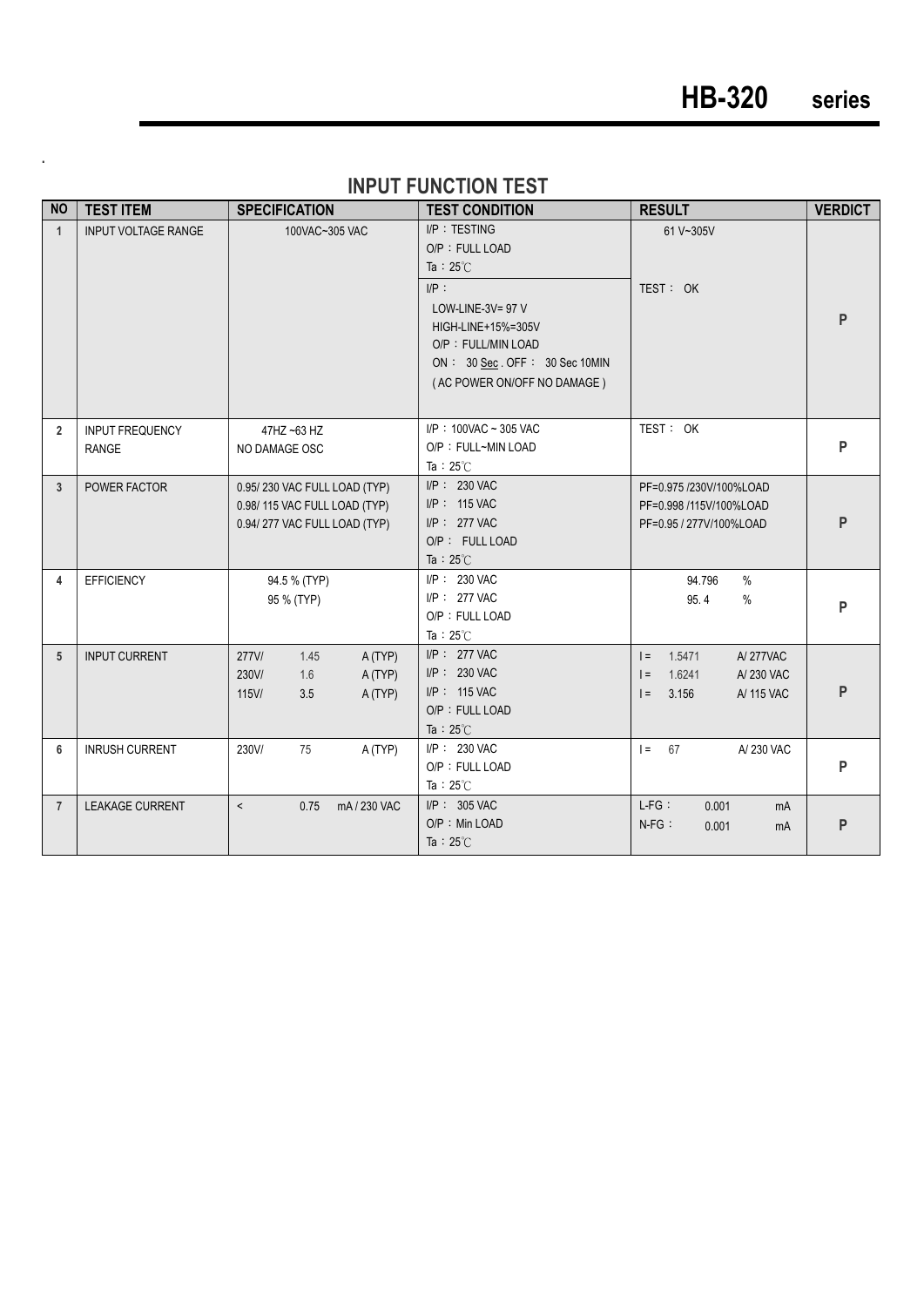#### **PROTECTION FUNCTION TEST**

| <b>NO</b>      | <b>TEST ITEM</b>            | <b>SPECIFICATION</b>                                      | <b>TEST CONDITION</b>                                                     | <b>RESULT</b>                                                                                                                     | <b>VERDICT</b> |
|----------------|-----------------------------|-----------------------------------------------------------|---------------------------------------------------------------------------|-----------------------------------------------------------------------------------------------------------------------------------|----------------|
| 1              | <b>OVER LOAD PROTECTION</b> | $95 \% \sim 108 \%$                                       | $I/P$ : 230 VAC<br>$I/P$ : 115 VAC<br>O/P: TESTING<br>Ta : $25^{\circ}$ C | 105.08 %/230 VAC<br>105.22 %/ 115 VAC<br>Constant current limiting, recovers<br>automatically after fault condition is<br>removed | P              |
| $\overline{2}$ | OVER VOLTAGE PROTECTION     | CH1 : $53.5V \sim 60 V$                                   | $I/P$ : 230 VAC<br>$I/P$ : 115 VAC<br>O/P: MIN LOAD<br>Ta: $25^{\circ}$ C | 55.28 V/ 230 VAC<br>55.23 V/ 115 VAC<br>Shut down and latch off o/p voltage,<br>re-power on to recover                            | P              |
| 3              | OVER TEMPERATURE PROTECTION | SPEC :<br>RTH1 : $100 + 10^{\circ}$ C O.T.P.<br>NO DAMAGE | $I/P$ : 230 VAC<br>O/P: FULL LOAD                                         | O.T.P. Active<br>Shut down o/p voltage, recovers<br>automatically after temperature<br>goes down                                  | P              |
| 4              | SHORT PROTECTION            | SHORT EVERY OUTPUT<br>1 HOUR NO DAMAGE                    | $I/P$ : 305 VAC<br>O/P: FULL LOAD<br>Ta: $25^{\circ}$ C                   | <b>NO DAMAGE</b><br>Hiccup Mode                                                                                                   | P              |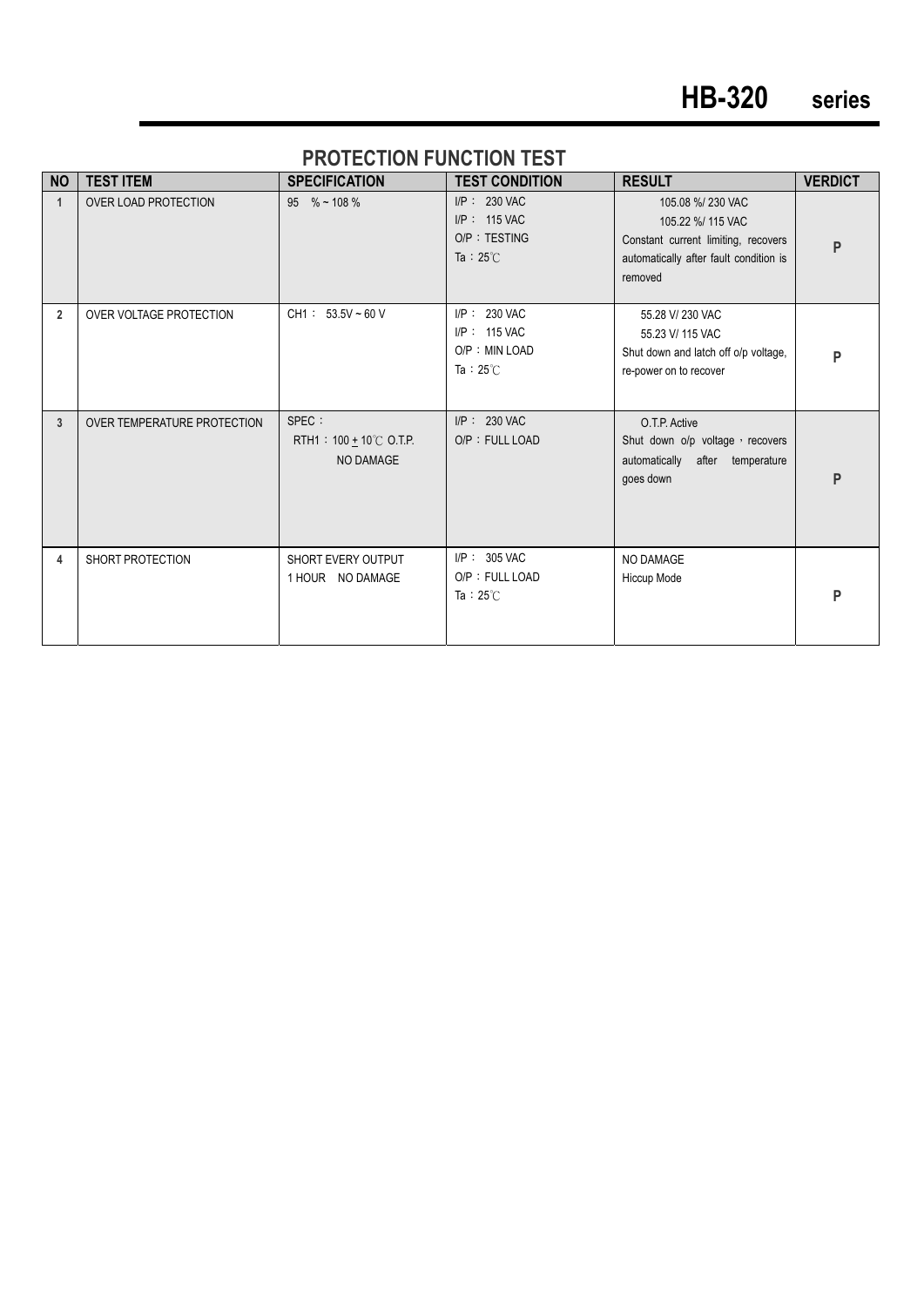| <b>NO</b>      | <b>TEST ITEM</b>                  | <b>SPECIFICATION</b>     | <b>TEST CONDITION</b>            | <b>RESULT</b> |        |        | <b>VERDICT</b> |
|----------------|-----------------------------------|--------------------------|----------------------------------|---------------|--------|--------|----------------|
| 1              | Power Transistor                  | Rated:<br>Q5             | $I/P$ : High-Line +3V = 308 V    | (1)           | 476    | V      |                |
|                | (D to S) or (C to E) Peak Voltage | STP26NM60N 20A/600V      | O/P: (1) Full Load Turn on       | (2)           | 460    | V      |                |
|                |                                   |                          | (2) Output Short                 | (3)           | 468    | V      | P              |
|                |                                   |                          | (3) Fulll load continue          |               |        |        |                |
|                |                                   |                          | Ta: $25^{\circ}$ C               |               |        |        |                |
| $\overline{2}$ | Diode Peak Voltage                | Rated:<br>Q101           | $I/P$ : High-Line +3V = 308 V    | (1)           | 118    | V      |                |
|                |                                   | PSMN035-150<br>50A/150V  | O/P: (1) Full Load Turn on       | (2)           | 38.4   | V      |                |
|                |                                   | Q102 Rated:              | (2) Output Short                 | (3)           | 111    | V      | P              |
|                |                                   | PSMN035-150 50A/150V     | (3) Fulll load continue          | (1)           | 118    | V      |                |
|                |                                   |                          | Ta: $25^{\circ}$ C               | (2)           | 42     | V      |                |
|                |                                   |                          |                                  | (3)           | 115    | V      |                |
| 3              | <b>Capacitor Voltage</b><br>Input | C5 Rated:                | $I/P$ : High-Line +3V = 308 V    | (1)           | 424.25 | $\vee$ |                |
|                |                                   | 220u/450V 105℃ 18*50 CXW | O/P: (1) Full Load Turn on / Off | (2)           | 431.56 | V      |                |
|                |                                   |                          | (2) Min load Turn on /Off        | (3)           | 432.21 | V      |                |
|                |                                   |                          | (3) Full Load /Min load          |               |        |        | P              |
|                |                                   |                          | Change                           |               |        |        |                |
|                |                                   |                          | Ta: $25^{\circ}$ C               |               |        |        |                |
|                |                                   |                          |                                  |               |        |        |                |
| 4              | Control IC Voltage Test           | Rated:<br>U900           | $I/P$ : High-Line +3V = 308 V    | (1)           | 13.758 | V      |                |
|                |                                   | L6599AD 8.85V~16V        | O/P: (1) Full Load Turn on / Off | (2)           | 13.725 | V      |                |
|                |                                   |                          | (2) Min load Turn on /Off        | (3)           | 13.748 | V      | P              |
|                |                                   |                          | (3) Full Load / Min load         |               |        |        |                |
|                |                                   |                          | Change                           |               |        |        |                |
|                |                                   |                          | Ta : $25^{\circ}$ C              |               |        |        |                |
| 5              | P.F.C Transistor                  | Rated:<br>Q <sub>1</sub> | $I/P$ : High-Line +3V = 308 V    | (1)           | 588    | V      |                |
|                | (D to S) or (C to E) Peak Voltage | STP26NM60N 20A/600V      | O/P: (1) Full Load Turn on       | (2)           | 484    | V      |                |
|                |                                   |                          | (2) Output Short                 | (3)           | 570    | V      | P              |
|                |                                   |                          | (3) Fulll load continue          |               |        |        |                |
|                |                                   |                          | Ta: $25^{\circ}$ C               |               |        |        |                |

#### **COMPONENT STRESS TEST**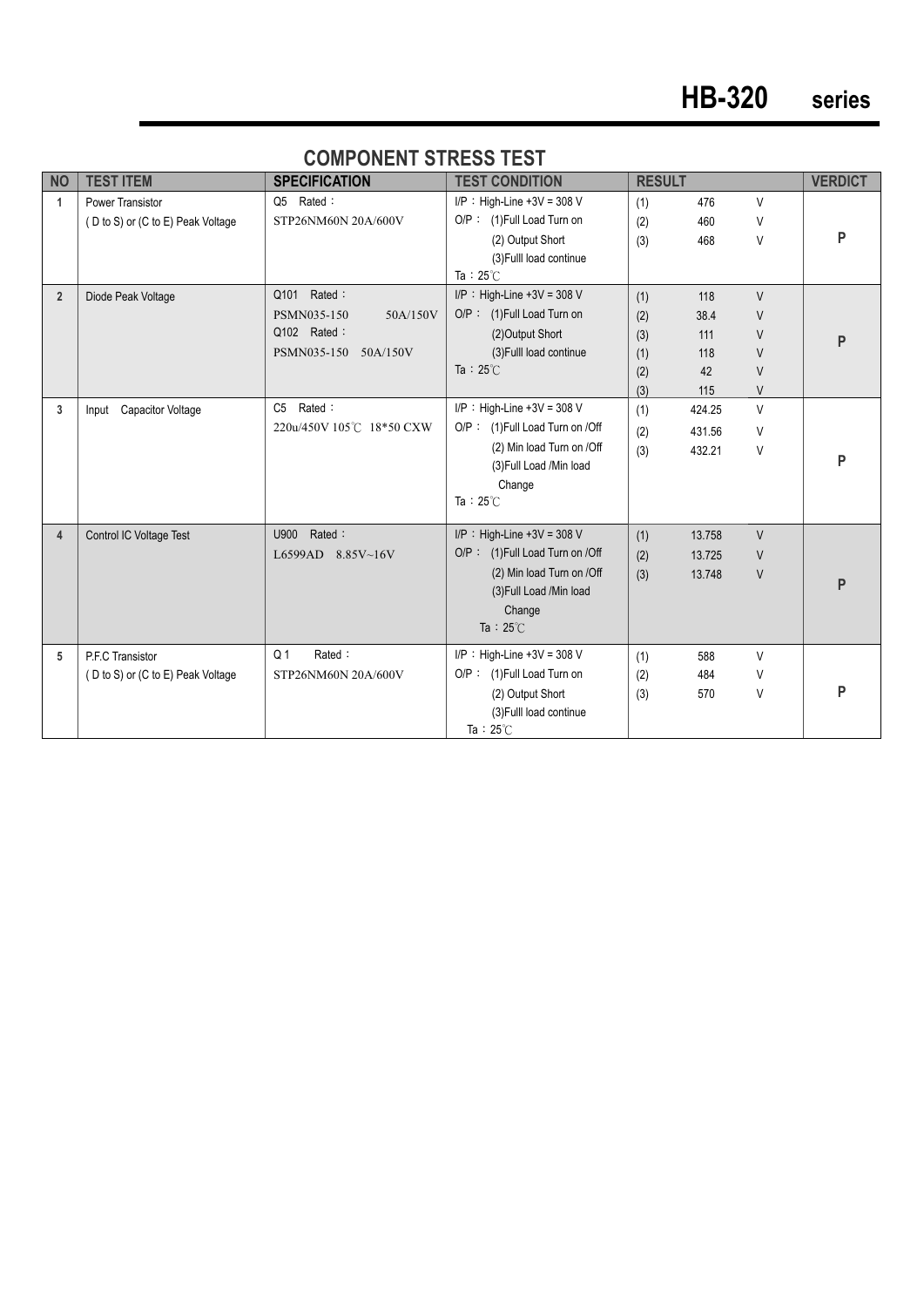# **SAFETY & E.M.C. TEST**

|                | <u>UALLIILUI</u>            |                                                                                                |                                                                                                                   |                                                                                                                     |                |  |  |  |  |
|----------------|-----------------------------|------------------------------------------------------------------------------------------------|-------------------------------------------------------------------------------------------------------------------|---------------------------------------------------------------------------------------------------------------------|----------------|--|--|--|--|
| <b>NO</b>      | <b>TEST ITEM</b>            | <b>SPECIFICATION</b>                                                                           | <b>TEST CONDITION</b>                                                                                             | <b>RESULT</b>                                                                                                       | <b>VERDICT</b> |  |  |  |  |
| 1              | WITHSTAND VOLTAGE           | $I/P-O/P$ : 3.75KVAC/min<br>$I/P-FG: 1.88$ KVAC/min<br>$O/P-FG: 0.5$ KVAC/min                  | $I/P$ -O/P : 4 KVAC/min<br>$I/P-FG: 2.256$ KVAC/min<br>O/P-FG: 0.6 KVAC/min<br>Ta: $25^\circ$ C                   | $I/P-O/P$ :<br>2.469<br>mA<br>$IP-FG$ :<br>mA<br>1.997<br>$O/P-FG$ :<br>1.648<br>mA<br>NO DAMAGE                    | P              |  |  |  |  |
| $\overline{2}$ | <b>ISOLATION RESISTANCE</b> | $I/P$ -O/P: 500VDC>100M $\Omega$<br>I/P-FG: $500VDC>100M\Omega$<br>O/P-FG: $500VDC>100M\Omega$ | $I/P-O/P$ :<br>500<br><b>VDC</b><br>$I/P-FG$ :<br>500<br>VDC<br>$O/P-FG$ :<br>500 VDC<br>Ta: $25^{\circ}$ C/70%RH | $I/P-O/P$ :<br>$G\Omega$<br>30<br>$I/P-FG$ :<br>30 <sup>°</sup><br>$G\Omega$<br>$O/P-FG$ :<br>GΩ<br>30<br>NO DAMAGE | P              |  |  |  |  |
| 3              | <b>GROUNDING CONTINUITY</b> | FG(PE) TO CHASSIS<br>OR TRACE < $100 \text{ m}\Omega$                                          | 40 A / 2min<br>Ta: 25℃ / 70%RH                                                                                    | 20<br>$m\Omega$                                                                                                     | P              |  |  |  |  |

#### **SAFETY TEST**

#### **E.M.C TEST**

| <b>NO</b>      | <b>TEST ITEM</b>                               | <b>SPECIFICATION</b>                                                  | <b>TEST CONDITION</b>                                                                                             | <b>RESULT</b>                        | <b>VERDICT</b> |
|----------------|------------------------------------------------|-----------------------------------------------------------------------|-------------------------------------------------------------------------------------------------------------------|--------------------------------------|----------------|
| $\mathbf{1}$   | <b>HARMONIC</b>                                | EN61000-3-2<br><b>CLASS A</b><br>CLASS <sub>C</sub><br><b>CLASS D</b> | I/P:277Vac/240/230/220VAC/50HZ<br>O/P:100/75/50%ELECTRONIC<br>LOAD<br>O/P:100%/50% LED LOAD<br>Ta: $25^{\circ}$ C | <b>PASS</b>                          | P              |
| $\overline{2}$ | <b>CONDUCTION</b>                              | EN55022; EN55015<br><b>CLASS B</b>                                    | $I/P$ : 230 VAC (50HZ)<br>O/P: FULL/50% LOAD<br>Ta : $25^{\circ}$ C                                               | <b>PASS</b><br>Test by certified Lab | P              |
| 3              | <b>RADIATION</b>                               | EN55022 ; EN55015<br><b>CLASS B</b>                                   | I/P: 230 VAC (50HZ)<br>O/P: FULL LOAD<br>Ta: $25^{\circ}$ C                                                       | <b>PASS</b><br>Test by certified Lab | P              |
| 4              | E.S.D                                          | EN61000-4-2<br><b>INDUSTRY</b><br>AIR: 8KV / Contact: 4KV             | I/P: 230 VAC/50HZ<br>O/P: FULL LOAD<br>Ta : $25^{\circ}$ C                                                        | CRITERIA A                           | P              |
| 5              | E.F.T                                          | EN61000-4-4<br><b>INDUSTRY</b><br>INPUT: 2KV                          | I/P: 230 VAC/50HZ<br>O/P: FULL LOAD<br>Ta: $25^\circ$ C                                                           | CRITERIA A                           | P              |
| $6\phantom{1}$ | <b>SURGE</b>                                   | IEC61000-4-5<br><b>INDUSTRY</b><br>$L-N$ : $2KV$<br>$L.N-PE : 4KV$    | I/P: 230 VAC/50HZ<br>O/P: FULL LOAD<br>Ta : $25^{\circ}$ C                                                        | CRITERIA A                           | P              |
| $\overline{7}$ | Test by certified Lab $\&$ Test Report Prepare |                                                                       |                                                                                                                   |                                      |                |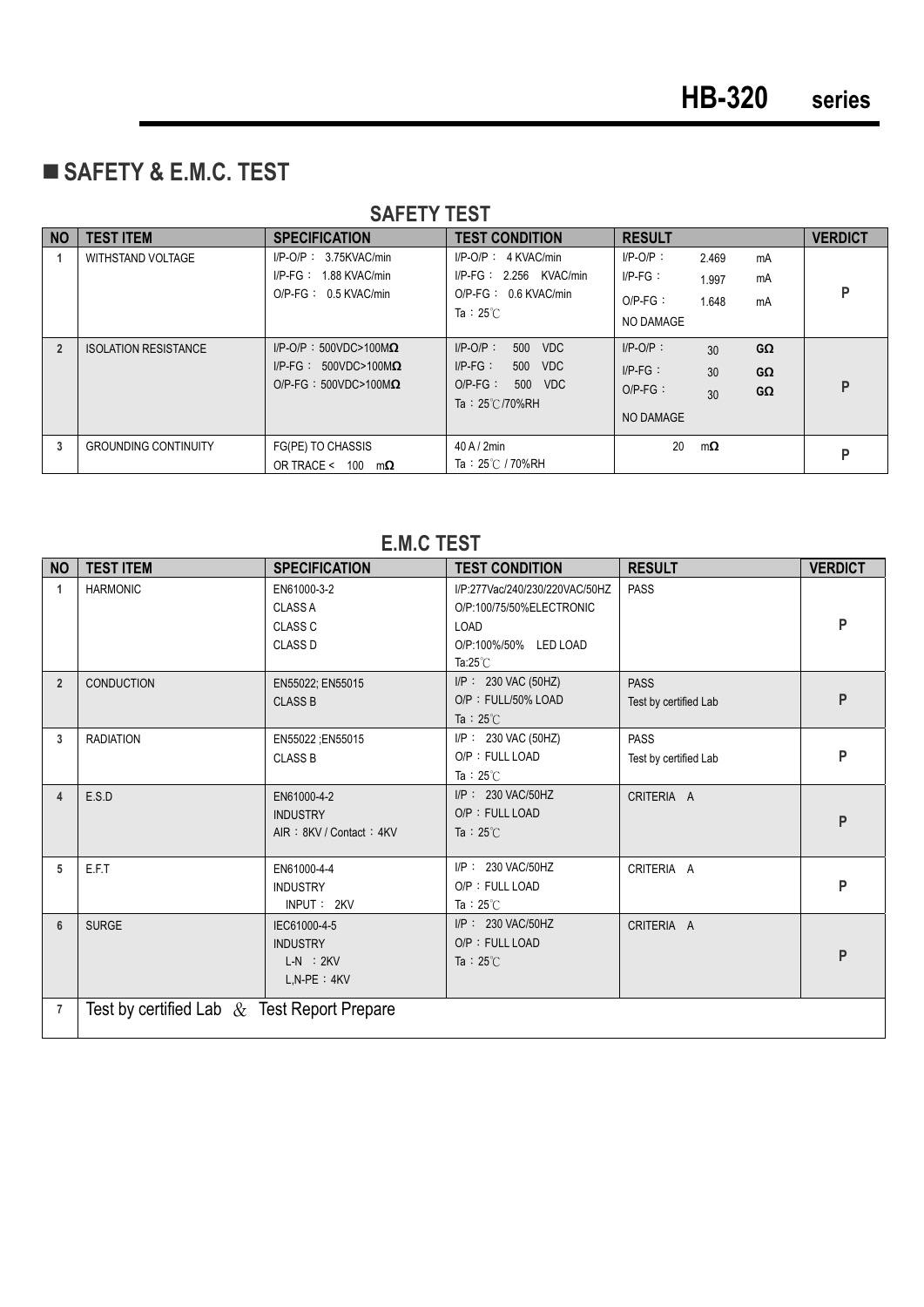-**RELIABILITY TEST** 

#### **ENVIRONMENT TEST**

| <b>NO</b>      | <b>TEST ITEM</b>        | <b>SPECIFICATION</b>  |                                   |  | <b>TEST CONDITION</b>                                | <b>RESULT</b>             |                     | <b>VERDICT</b> |  |
|----------------|-------------------------|-----------------------|-----------------------------------|--|------------------------------------------------------|---------------------------|---------------------|----------------|--|
| $\mathbf{1}$   | TEMPERATURE RISE TEST   | $MODEL : HLG-320H-24$ |                                   |  |                                                      |                           |                     |                |  |
|                |                         |                       | 1. ROOM AMBIENT BURN-IN: 13 HRS   |  |                                                      |                           |                     |                |  |
|                |                         |                       |                                   |  | $I/P$ : 230VAC O/P: FULL LOAD Ta=30.6 °C             |                           |                     |                |  |
|                |                         |                       | 2. HIGH AMBIENT BURN-IN: 16.5 HRS |  |                                                      |                           |                     |                |  |
|                |                         |                       |                                   |  | $I/P$ : 230VAC O/P: FULL LOAD Ta=67.8 °C             |                           |                     |                |  |
|                |                         |                       |                                   |  |                                                      | ROOM AMBIENT HIGH AMBIENT |                     |                |  |
|                |                         | NO.                   | Position                          |  | P/N                                                  | Ta= 30.6 $\degree$ C      | Ta=67.8 $\degree$ C |                |  |
|                |                         | $\mathbf{1}$          | LF1                               |  | TR889-R2                                             | $60.3^{\circ}$ C          | $91.5^{\circ}$ C    |                |  |
|                |                         | $\overline{2}$        | L2                                |  | TR993                                                | 64.9°C                    | $95.7^{\circ}$ C    |                |  |
|                |                         | 3                     | C11                               |  | C/MPE 225/450V 10% P=15<br>MMX                       | $66.8$ °C                 | $97.7^{\circ}$ C    |                |  |
|                |                         | 4                     | BD1                               |  | 10A/800V SILICON<br>US10KB80R                        | 67.0°C                    | $97.9^{\circ}$ C    |                |  |
|                |                         | 5                     | Q1                                |  | STP26NM60N 20A/600V<br>TO220                         | 66.7°C                    | $97.3^{\circ}$ C    |                |  |
|                |                         | 6                     | C <sub>5</sub>                    |  | 220u/450V 105°C 18*50 CXW                            | 66.1°C                    | $96.5^{\circ}$ C    |                |  |
|                |                         | $\overline{7}$        | L1                                |  | <b>TF2295</b>                                        | $68.5^{\circ}$ C          | $98.5^{\circ}$ C    |                |  |
|                |                         | 8                     | D <sub>2</sub>                    |  | BYT79X-600 15A/600V TO220F                           | 67.7°C                    | $98.5^{\circ}$ C    |                |  |
|                |                         | 9                     | C <sub>13</sub>                   |  | C/MPP 473/1KV 5% P=15 R76                            | 65.9°C                    | 96.7°C              | P              |  |
|                |                         | 10                    | C902                              |  | 220u/35V UL8Kh 8*11.5 ZLH                            | $65.5^{\circ}$ C          | 96.4°C              |                |  |
|                |                         | 11                    | C40                               |  | 220u/16V UL8Kh 6.3*11 ZLH                            | 67.0°C                    | $97.6^{\circ}$ C    |                |  |
|                |                         | 12                    | D <sub>3</sub>                    |  | 3A/600V 1N5406 DO-201<br>$P=17.5(H)$                 | 70.7°C                    | $100.9^{\circ}$ C   |                |  |
|                |                         | 13                    | D41                               |  | 1A/100V FR102 T-52mm                                 | 65.4°C                    | $95.8^{\circ}$ C    |                |  |
|                |                         | 14                    | C906                              |  | 330u/50V UL10Kh 10*20 ZLJ                            | $63.6^{\circ}$ C          | 94.7°C              |                |  |
|                |                         | 15                    | C205                              |  | 220u/16V UL8Kh 6.3*11 ZLH                            | 64.7°C                    | $96.2^{\circ}$ C    |                |  |
|                |                         | 16                    | T1                                |  | TF2289                                               | $68.8^{\circ}$ C          | $100.7^{\circ}$ C   |                |  |
|                |                         | 17                    | C <sub>102</sub>                  |  | 1000u/35V UL10Kh 12.5*25 KY                          | $62.3^{\circ}$ C          | 94.1 $\degree$ C    |                |  |
|                |                         | 18                    | C <sub>106</sub>                  |  | 1000u/35V UL10Kh 12.5*25 KY<br>AP96T07GP-HF 120A/75V | $62.6^{\circ}$ C          | 94.5°C              |                |  |
|                |                         | 19                    | Q101                              |  | TO220                                                | $65.2^{\circ}$ C          | $96.5^{\circ}$ C    |                |  |
|                |                         | 20                    | C104                              |  | 1000u/35V UL10Kh 12.5*25 KY                          | $61.6^{\circ}$ C          | $93.2^{\circ}$ C    |                |  |
|                |                         | 21                    | U900                              |  | L6599AD SO-16N                                       | 62.7°C                    | $93.8^{\circ}$ C    |                |  |
|                |                         | 22                    | RTH <sub>2</sub>                  |  | 330KΩ 3Φ TTC3A334F4573EY<br>1%                       | 62.4°C                    | $93.8^{\circ}$ C    |                |  |
|                |                         | 23                    | LF100                             |  | TR950                                                | $62.5^{\circ}$ C          | 94.8°C              |                |  |
|                |                         |                       |                                   |  |                                                      |                           |                     |                |  |
| $\overline{2}$ | LOW TEMPERATURE         |                       | TURN ON AFTER 2 HOUR              |  | $I/P$ : 305VAC/100VAC                                | TEST:OK                   |                     |                |  |
|                | TURN ON TEST            |                       |                                   |  | O/P: 100 % LOAD                                      |                           |                     | P              |  |
|                |                         |                       |                                   |  | Ta= $-40$ °C                                         |                           |                     |                |  |
| 3              | <b>HIGH HUMIDITY</b>    | AFTER 12 HOURS        |                                   |  | I/P: 305 VAC                                         | TEST: OK                  |                     |                |  |
|                | <b>HIGH TEMPERATURE</b> | IN CHAMBER ON         |                                   |  | O/P: FULL LOAD                                       |                           |                     |                |  |
|                | <b>HIGH VOLTAGE</b>     | CONTROL 60 °C         |                                   |  | Ta=60 $^{\circ}$ C                                   |                           |                     | P              |  |
|                | TURN ON TEST            | NO DAMAGE             |                                   |  | HUMIDITY= 95 %R.H                                    |                           |                     |                |  |
| 4              | <b>TEMPERATURE</b>      | $\pm 0.03\%$ (0~50°C) |                                   |  | I/P: 230 VAC                                         |                           | $+0.003\%$ (0~50°C) |                |  |
|                | <b>COEFFICIENT</b>      |                       |                                   |  | O/P: FULL LOAD                                       |                           |                     |                |  |
|                |                         |                       |                                   |  |                                                      |                           |                     | P              |  |
|                |                         |                       |                                   |  |                                                      |                           |                     |                |  |